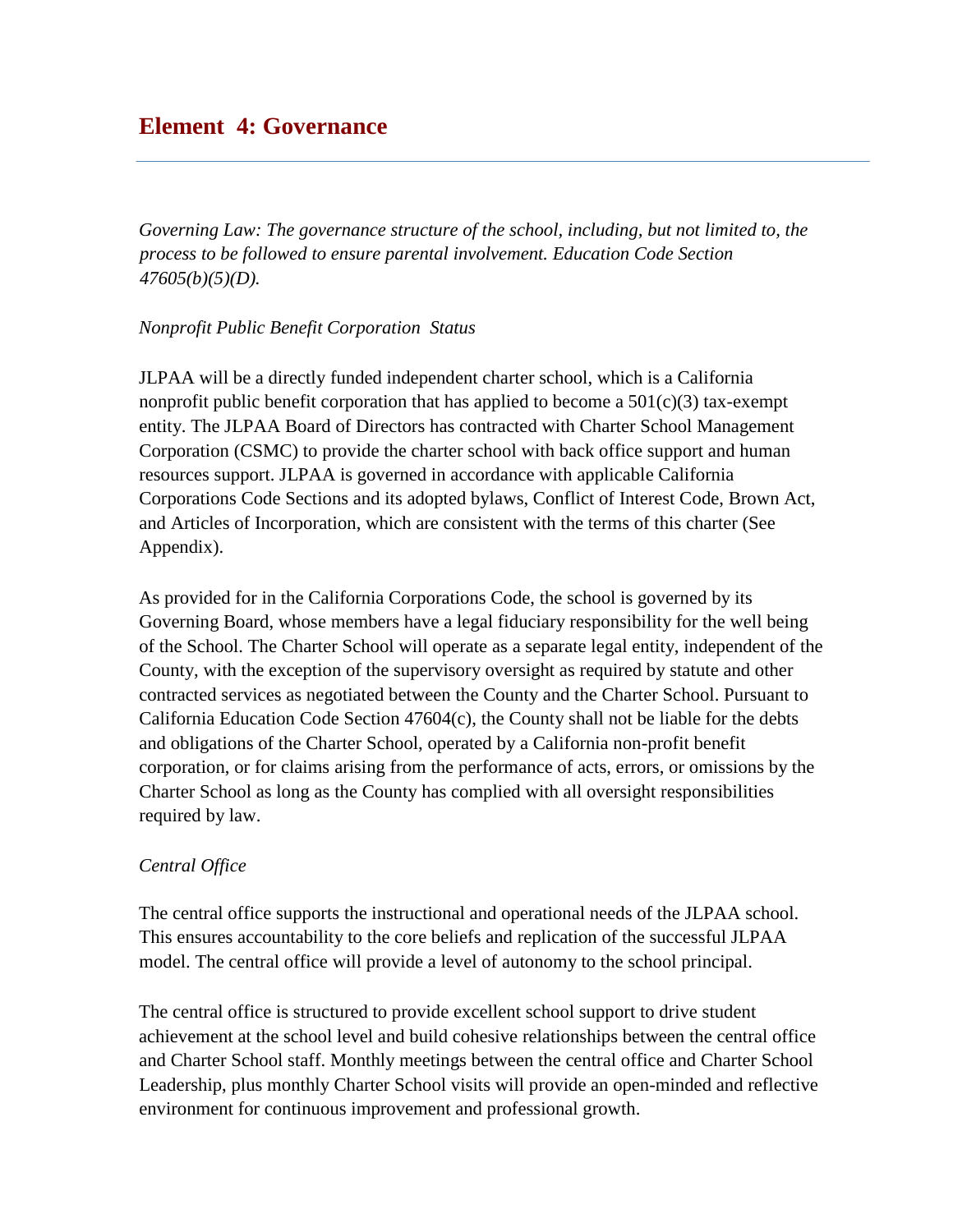The central office and Charter School functions outlined in the matrix below ensure that the Charter School is supported so that the JLPAA administrator(s) can prioritize their time and energy on students, staff, and parents, without having to be pulled away by operational tasks. The bars show the level of responsibility that falls between the Charter School and the central office for each given function

| Area                           | <b>Charter School</b> | <b>Central Office</b> |
|--------------------------------|-----------------------|-----------------------|
| Human Capital                  |                       |                       |
| Facilities                     |                       |                       |
| Technology                     |                       |                       |
| Finances                       |                       |                       |
| <b>Internal Communications</b> |                       |                       |
| <b>External Compliance</b>     |                       |                       |
| Curriculum                     |                       |                       |
| Instruction                    |                       |                       |
| <b>School Culture</b>          |                       |                       |
| Assessment                     |                       |                       |

**Figure- 2.2 Central Office-School Responsibilities** 

### *Executive Director Role*

The Executive Director shall be the Chief Executive Officer of the corporation and shall, subject to the control of the Board of Directors, supervise and control the affairs of the Corporation and the activities of the employees of the Corporation. The Executive Director shall perform all duties incident to the office and such other duties as may be required by law, by the Articles of Incorporation, by these Bylaws, by the Charter School's Charter, or which may be prescribed from time to time by the Board of Directors.

- a. The Executive Director shall carry out the policies of the Corporation and the decisions of the Board of Directors.
- b. He or she shall propose policies for adoption by the Board and provide comments and recommendations regarding policies presented by others to the Board.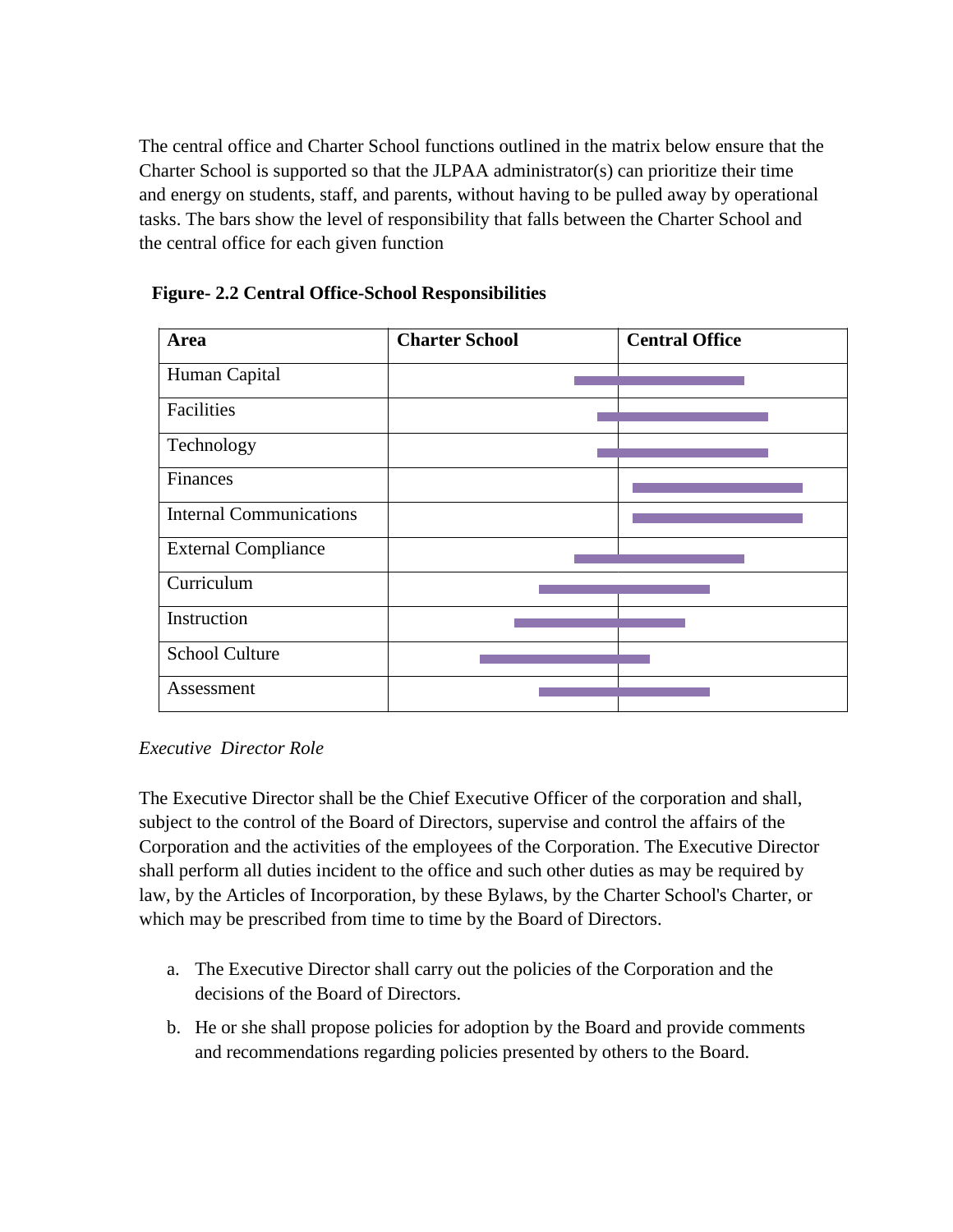- c. He or she shall be expected to anticipate the developing needs of the Corporation, charter schools and the community, both short- and long-term, and to interpret those needs and changes for the Board.
- d. He or she shall be responsible for keeping the Board well informed on all matters pertaining to the Corporation at all times.
- e. The Executive Director, or his or her designee, shall be an ex-officio member of all committees related to the CMO.
- f. At each regular meeting of the Board of Directors, the Executive Director shall make a report of the Corporation, and shall present an annual report of the Corporation's activities at the annual meeting of the Board of Directors.
- g. The Executive Director shall be responsible for coordinating the screening, interviewing and hiring of the full-time teaching faculty, part-time teachers, and all other Charter School and CMO staff, setting salaries within the minimum and maximum limits established by the Board of Directors, and shall conduct or cause to be conducted annual reviews of all personnel. He or she shall recommend to the Board the promotion, discipline and dismissal of all employees.
- h. The Executive Director shall be responsible for all required reporting to authorizer(s) and the California Department of Education. Except as otherwise expressly provided by law, by the Articles of Incorporation, by the Bylaws, or by the Charter School's Charter, the Executive Director shall, in the name of the Corporation, execute such deeds, mortgages, bonds, contracts, checks, or other instruments which may from time to time be authorized by the Board of Directors.
- i. The Executive Director shall carry out the duties of the position consistent with the mission and vision of the School, and shall lead by example in implementing the various principles enunciated in the Bylaws and the Charter.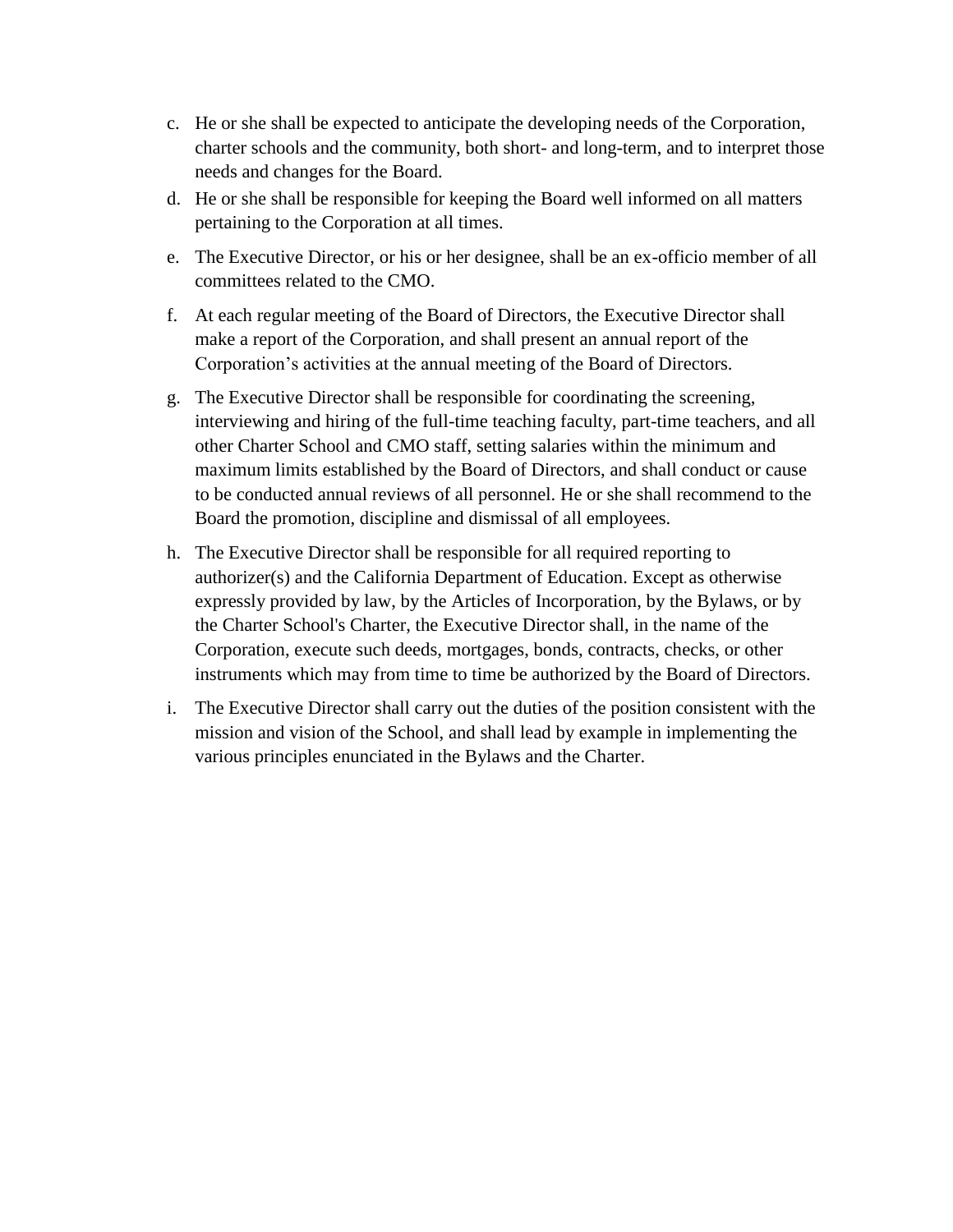

### *Composition of Governing Board*

The number of directors shall be no less than five. The purpose of the Board is to assume responsibility for the governance of the JLPAA charter school(s). At its option, the Riverside County Board of Trustees may appoint one representative on the JLPAA Board. The Board shall seek representatives and members of the communities served by JLPAA charter school(s), including Julia Lee Performing Arts Academy. The Corporation will seek to ensure that the members represent a broad area of expertise and a broad cross-section of the school communities and community-at-large, including financial expertise, community and educational leadership, real estate, law, educational pedagogy, public accountability, business, community outreach, marketing and philanthropy. Individuals paid by the Corporation will not serve on the Board.

All directors shall have full voting rights, including any representative appointed by the charter school authorizer as consistent with Education Code Section 47604(b). If the charter authorizer appoints a representative to serve on the Board of Directors, the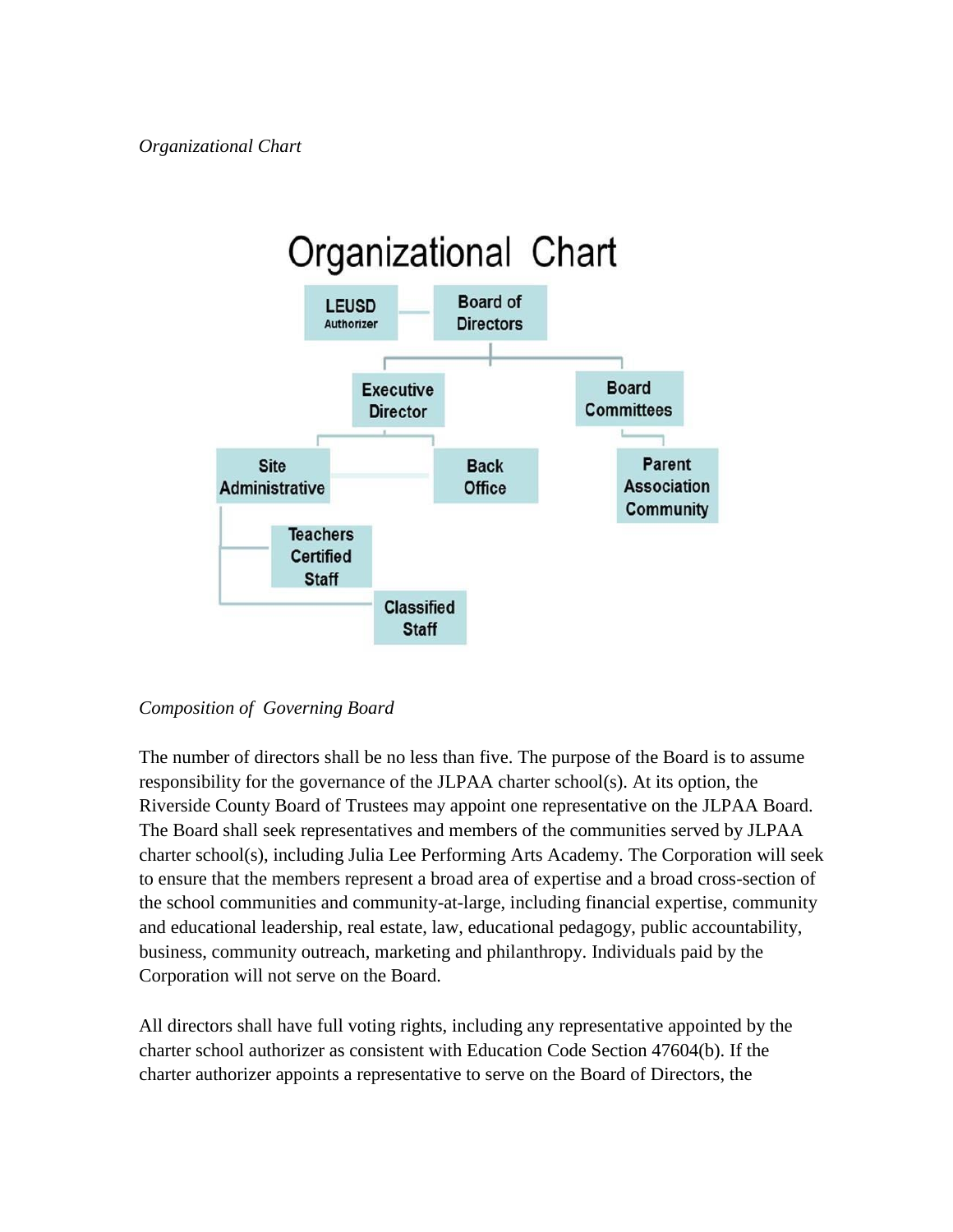Corporation may appoint additional directors to ensure an odd number of Board members. All directors shall be designated by the existing Board of Directors.

JLPAA will adhere to Government Code section 1090, which restricts interested persons from service on the board because of limits on conflicts of interest in contracting. JLPAA will adhere to the Political Reform Act (Government Code section 81000, et seq.) and will adopt and promulgate a conflict of interest code that incorporates by reference the Fair Political Practices Commission's standard conflict of interest code at 2 CCR section 18730.

Except for the initial Board of Directors and the County Director(s), the term of office for members of the Board of Directors shall be three (3) years. Insofar as possible, directors' terms shall be staggered. With the exception of the initial Board members, who may serve an unlimited number of terms, no Board member may serve more than two consecutive three-year terms.

The Executive Director of JLPAA shall not serve on the Board and shall not vote in Board elections. Vacancies on the Board shall be filled by the vote of a majority of Directors then in office. Each Director so elected shall hold office until the expiration of the term of the replaced Director and until a successor has been duly qualified and elected or appointed.

The following members will constitute the initial Board of Directors. In addition, the Board will continue to secure additional persons with expertise as needed to sustain an excellent organization and ensure the effective and responsible use of public funds.

*Initial Board*  (See Appendix for full Bio of all Board Members)

#### **Jennifer Oglesby M.Ed Board President**

#### **Dr. Kim Scott, Member**

#### **Pietro E. Canestrelli, Treasurer**

The Board may establish committees, other than an executive committee, each consisting of two (2) or more directors, in accordance with Section 5212 of the California Nonprofit Corporation Law. Such committees may include, but are not limited to, Finance, Audit, Governance, Personnel, and Development Committees. The Corporation may also create such committees as may from time to time designate by resolution of the Board of Directors. Such other committees it may consist of persons who are not also Directors of the Board. These additional committees shall act in an advisory capacity only to the Board and shall be clearly titled as "advisory" committees. Such committees shall operate in accordance with the applicable provisions of the Brown Act.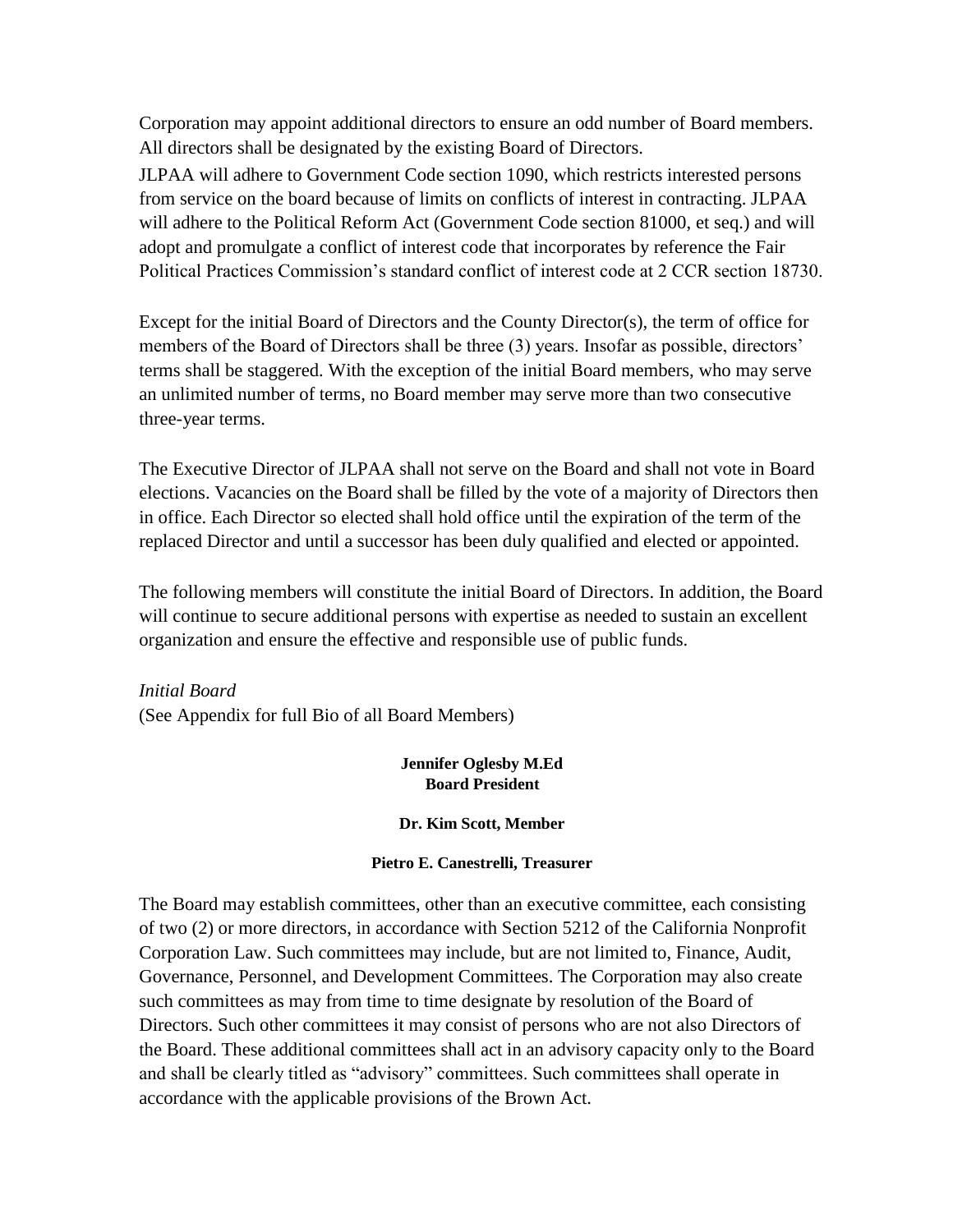#### *Selection and Development of Board Members*

In selecting directors, the JLPAA Board shall look for expertise in school administration, business, accounting, and legal, political, nonprofit and fundraising. Board members must have a commitment to the vision, mission and values of JLPAA charter schools and to the equitable allocation of funds. Board representative must also have a commitment and a readiness to be an active learner in our school community. For instance, Board members are willing to participate in trainings and other learning experiences that supplement necessary skills and provide training in effective board practices and understanding of educational theory that drives our school. Funds shall be budgeted annually to support training in key and critical areas (e.g. fiscal, governance, managerial, etc.).

Vacancies on the Board of Directors may be filled by approval of the Board of Directors or, if the number of directors then in office is less than a quorum, by (1) the unanimous consent of the directors then in office, (2) the affirmative vote of a majority of the directors then in office at a meeting held according to notice or waivers of notice complying with Corporations Code section 5211, or (3) a sole remaining director.

### *Roles and Responsibilities of Board Members*

The Governing Board shall be responsible for decision-making concerning the operation of JLPAA. The Board shall ultimately be responsible for the operation and activities of the Charter School. The primary roles and responsibilities include:

- Ensure the school meets its mission and goals;
- Monitor student achievement to ensure progress toward fulfillment of the mission;
- Approve all major contractual agreements;
- Approve and monitor the school's annual budget, budget revisions, and monthly cash flow statements;
- Receive funds for the operation of the school in accordance with applicable laws and the receipt of grants and donations consistent with the mission of the school;
- Contract with an external independent auditor to produce an annual financial audit according to generally accepted accounting practices;
- Establish operational committees as needed;
- Recruit and elect new Board members as necessary and ensure orientation training is provided;
- Participate in fundraising to support the school;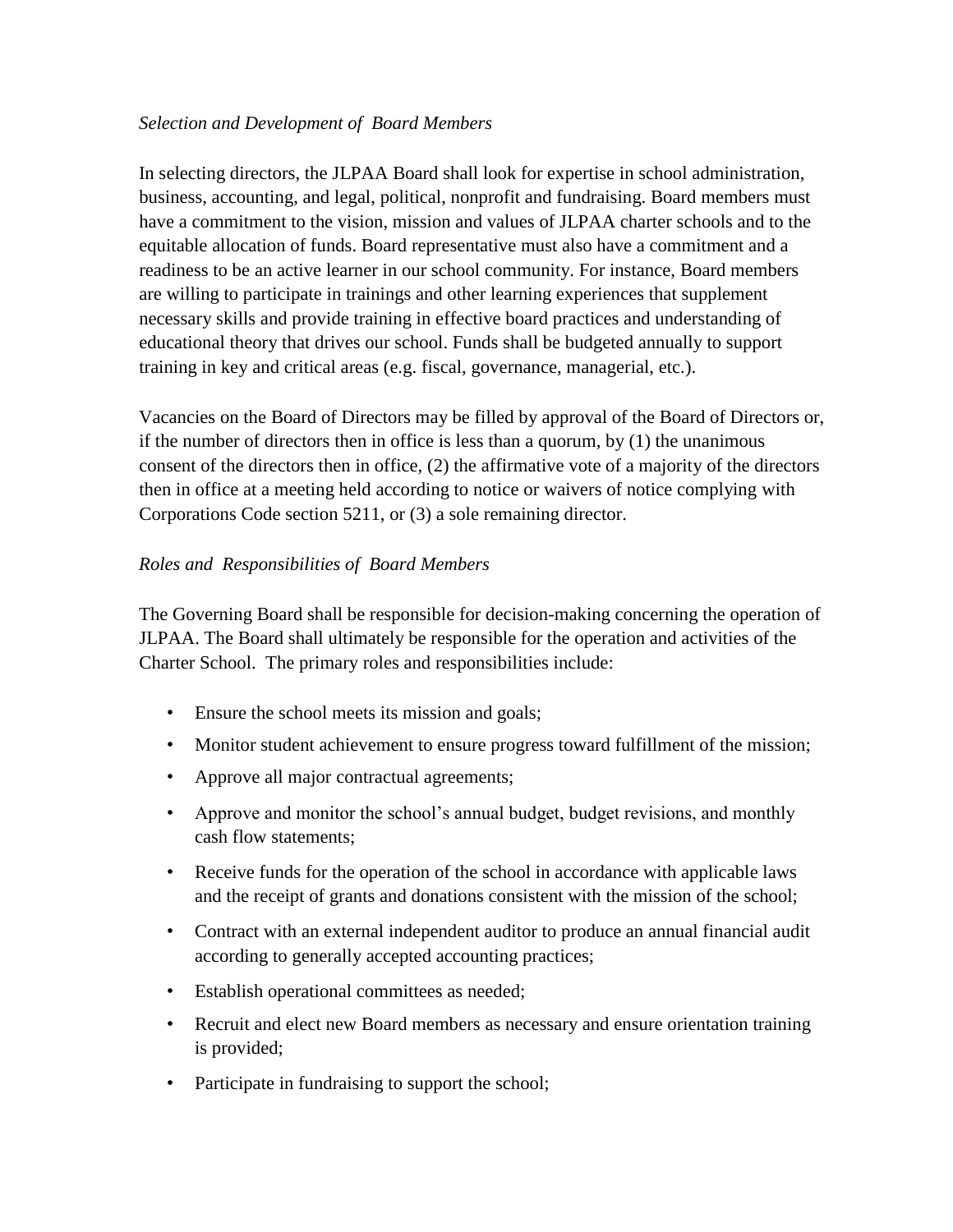- Execute all applicable responsibilities provided for in the California Corporations Code;
- Engage in ongoing strategic planning;
- Approve the schedule of Board meetings;
- Participate in the dispute resolution procedure and complaint procedures when necessary;
- Approve charter amendments as necessary and submit requests for material revisions as necessary to the County for consideration;
- Approve annual independent fiscal audit and performance report;
- Appoint an administrative panel to hear appeals on recommended student expulsions; and
- Advocate on behalf of the Charter School by working to fundraise and establish partnerships with community organizations, institutes of higher learning, non- profit foundations and corporate entities that support education through noncommercial relationships.

The Board may initiate and carry on any program or activity or may otherwise act in any manner which is not in conflict or inconsistent with or preempted by any law and which are not in conflict with the purposes for which schools are established.

The Charter School has adopted a conflicts code which complies with the Political Reform Act, Corporations Code Conflicts of Interest rules, and which shall be updated with any charter school specific conflicts of interest laws or regulations. As required, the Conflicts Code will be submitted to the County Board of Supervisors for approval.

The Board may execute any powers delegated by law to it and shall discharge any duty imposed by law upon it and may delegate to an employee of the Charter School any of those duties with the exception of budget approval or revision, approval of the fiscal audit and performance report, and the adoption of Board policies. The Board however, retains ultimate responsibility over the performance of those powers or duties so delegated. Such delegation will:

- Be in writing;
- Specify the entity designated;
- Describe in specific terms the authority of the Board of Directors being delegated, any conditions on the delegated authority or its exercise and the beginning and ending dates of the delegation; and
- Require an affirmative vote of a majority of Board members.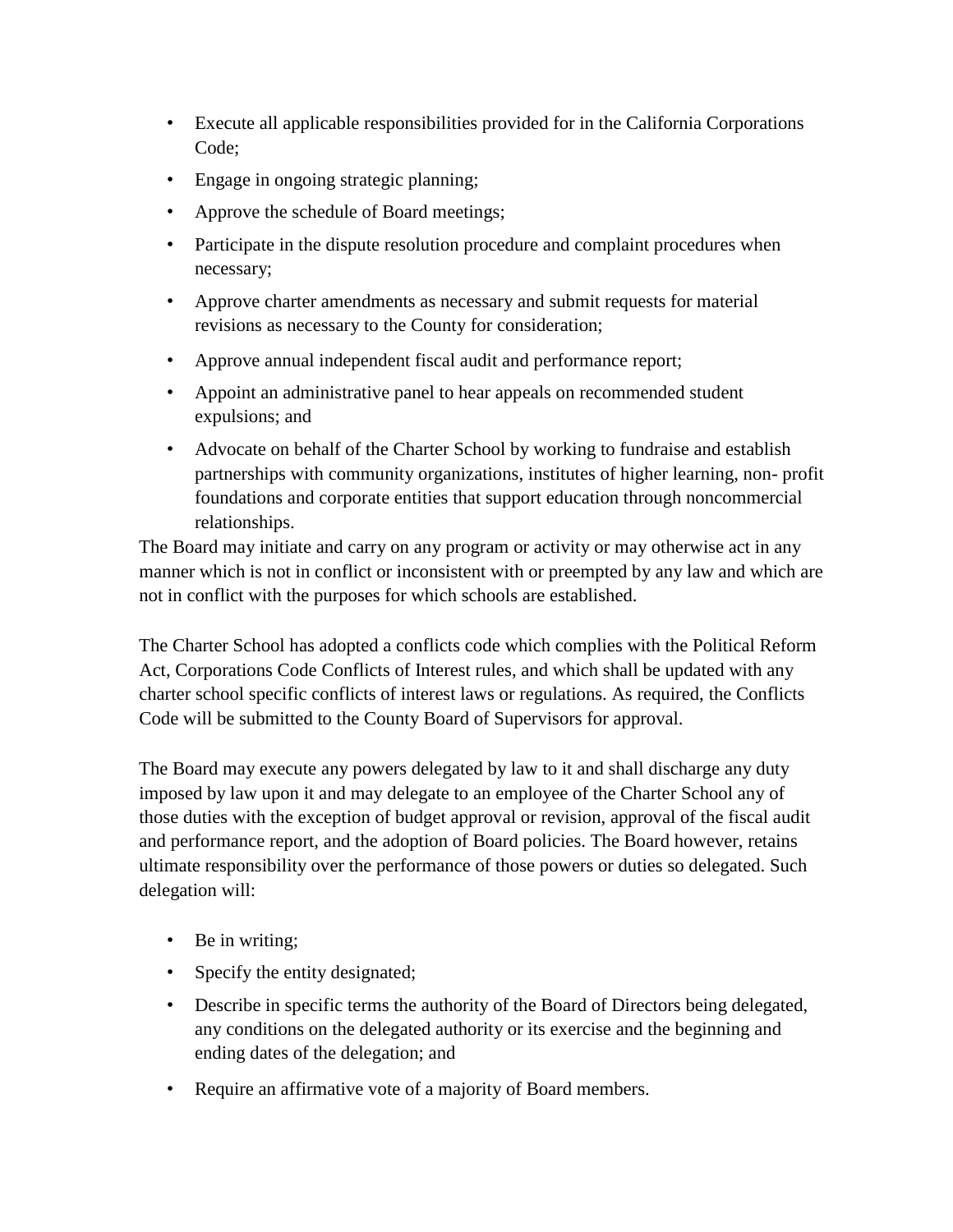### *Conduct of Meetings*

All Charter School Governing Board meetings and committees will be conducted according to regulations listed below:

- The Board of Directors will meet at least quarterly during the school year. Additional meetings may be called as necessary.
- For advisory committees, committee members may determine the degree of formality necessary to conduct business.
- Each committee will select a recording secretary. Minutes of each meeting will be recorded by the recording secretary and made available to the staff, public, and Governing Board.
- Agendas for regular meetings will be published in advance and distributed to each member of the Board of Directors and will be posted on the school's website, near the entrances of each school site operated by JLPAA and at the entrance of each school site's main office for public viewing at least 72 hours in advance of scheduled meetings.
- The schedule for regular Board meetings will also be posted on the school website.
- Agendas for special meetings will be posted at least 24 hours before the meeting. Copies of Board minutes will be available upon request in the main office of the school.
- The Board agenda for special meetings will be posted on the school's website, near the entrances of each school site operated by JLPAA and at the entrance of each school site's main office for public viewing at least 24 hours in advance of scheduled meetings.
- Meetings will be held at the school site or at the JLPAA Central Office. If at any time JLPAA operates multiple school sites, then the location of the board meetings will rotate amongst the sites.
- Public accessibility will be administered through in person participation and/or teleconference, depending on the location of the meeting as described above.
- Meetings shall be called, held and conducted in accordance with the terms and provisions of the Ralph M. Brown Act (California Government Code Sections 54950, *et seq.*), as the same may be modified from time to time, and shall occur within the jurisdictional boundaries of the charter school.
- Members of the Board may participate in meetings by teleconference. If the Board elects to use teleconferencing, it shall comply with all provisions of the Brown Act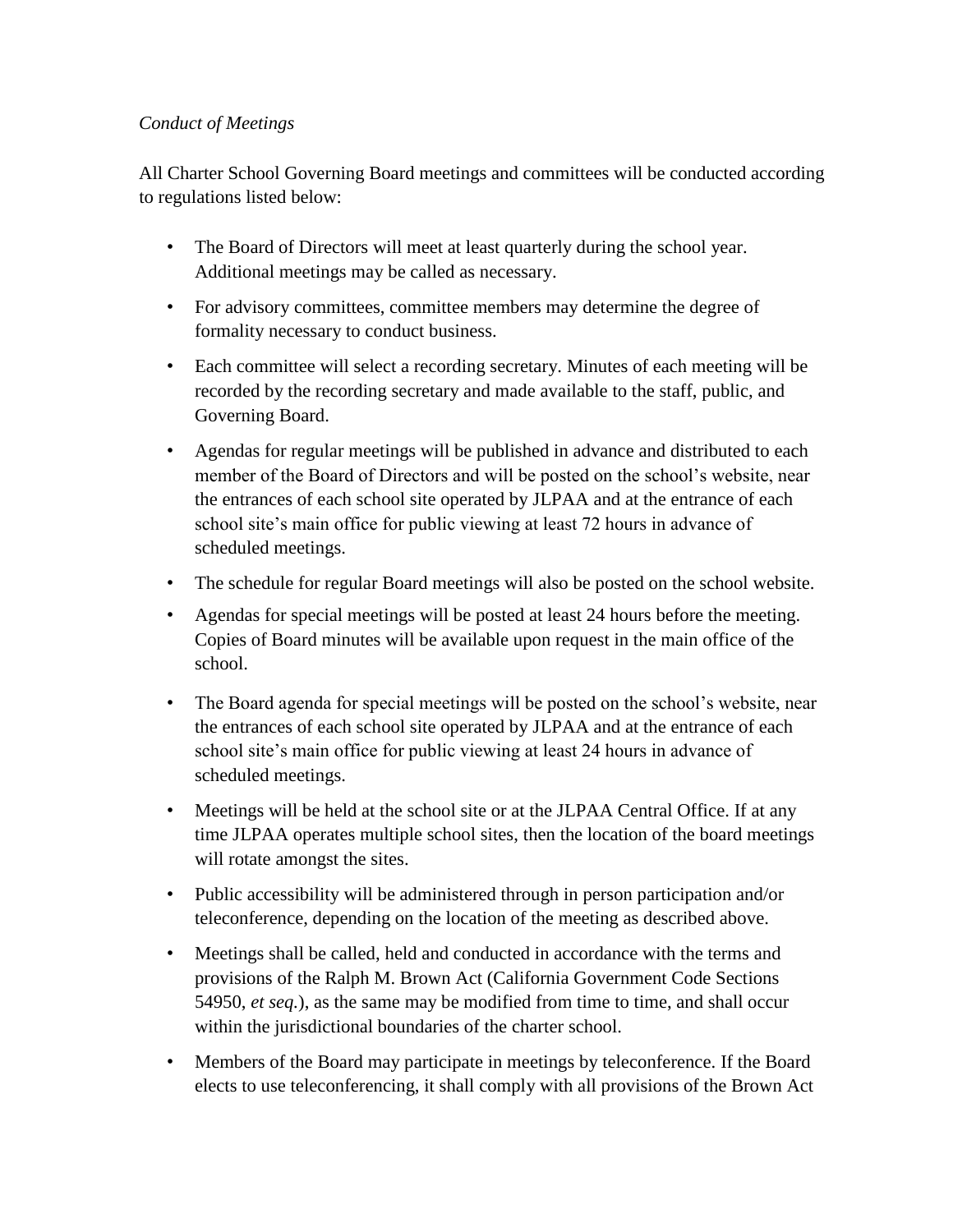and post agendas at all teleconference locations with each teleconference location being identified in the notice and agenda of the meeting. Members of the public shall be provided with an opportunity to address the Board directly at each teleconference location.  $\Box$  A majority of the authorized number of directors shall constitute a quorum.

### *Board Training*

The Board will attend conferences and in-service opportunities for the purpose of training individual board members regarding their conduct, roles and responsibilities to ensure all members have the necessary information and capacity to be effective. Training may include attending conferences whereby relevant governance training is available and additional trainings and workshops to be held at regularly scheduled Board meetings and retreat each year. Trainings may be provided by JLPAA legal counsel, the California Charter Schools Association, or other experts. Topics may include, but are not limited to, such items as:

- conflict of interest
- charter school legal compliance
- Brown Act
- special education  $\Box$  budget and finance

# *Process for Parent Involvement*

Julia Lee Performing Arts Academy believes that parent engagement is key to student's success. However, no parent involvement plan shall require mandatory service from parents, and under no circumstances shall any student suffer any adverse consequences, including without limitation, denial of admission or readmission based upon a parent's level of service to or other contribution to the Charter School.

We recognize that every parent is able to be involved at different levels due to individualspecific family, work, cultural reasons and even health issues. The definition of parent involvement that Julia Lee Performing Arts Academy values above all else is parental concern and home support of the Charter School's efforts to educate the student through love, nurturing and good parenting. Therefore, two levels of parent involvement, both formal and informal, will be made available to parents.

*Recommended Commitments* 

" Commitment and willingness to adhere and support all policies as outlined in the Julia Lee Performing Arts Academy Family Handbook.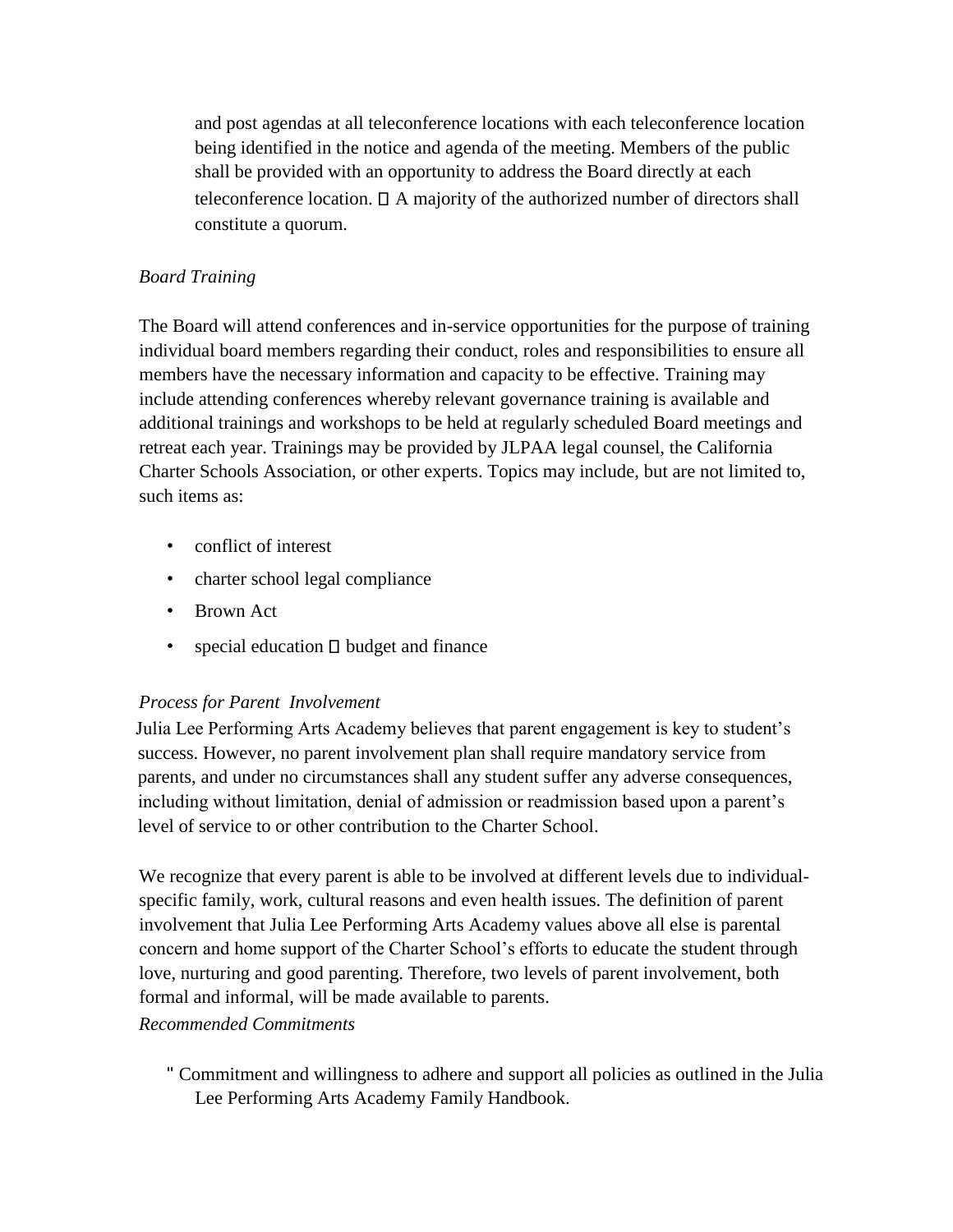" Two-way communication between the Charter School and home regarding the education and well being of the student.

### *Encouraged*

Figure 4.1 – Parent Participation Opportunities (see below)

# **Figure 4.1 – Parent Participation Opportunities**

| Informal                                                         | Formal                                         |  |
|------------------------------------------------------------------|------------------------------------------------|--|
| Tutoring                                                         | ELAC, CAC, SSC<br>$\bullet$                    |  |
| <b>Homework Center</b>                                           | <b>Safety Team</b><br>$\bullet$                |  |
| Classroom volunteer                                              | Leadership Team                                |  |
| Parenting classes                                                | Leadership Training<br>٠                       |  |
| Parent workshops                                                 | <b>Schools Advisory Committee</b><br>$\bullet$ |  |
| Parent-teacher conferences                                       | Governing Board                                |  |
| <b>Family fieldtrips</b>                                         |                                                |  |
| Community-building<br>activities and celebrations                |                                                |  |
| My Community                                                     |                                                |  |
| Eighth grade Exit Interview Teams<br>Family orientation sessions |                                                |  |
| Prospective parent tours                                         |                                                |  |
| Various other committees as deemed<br>necessary                  |                                                |  |
|                                                                  |                                                |  |

Local group comprised of parents, teachers and administration that are responsible for such school level matters as fundraising, review of parent surveys, review of parent involvement opportunities, community celebrations and activities, audit of instructional practices and student achievement, etc.

*Informal:*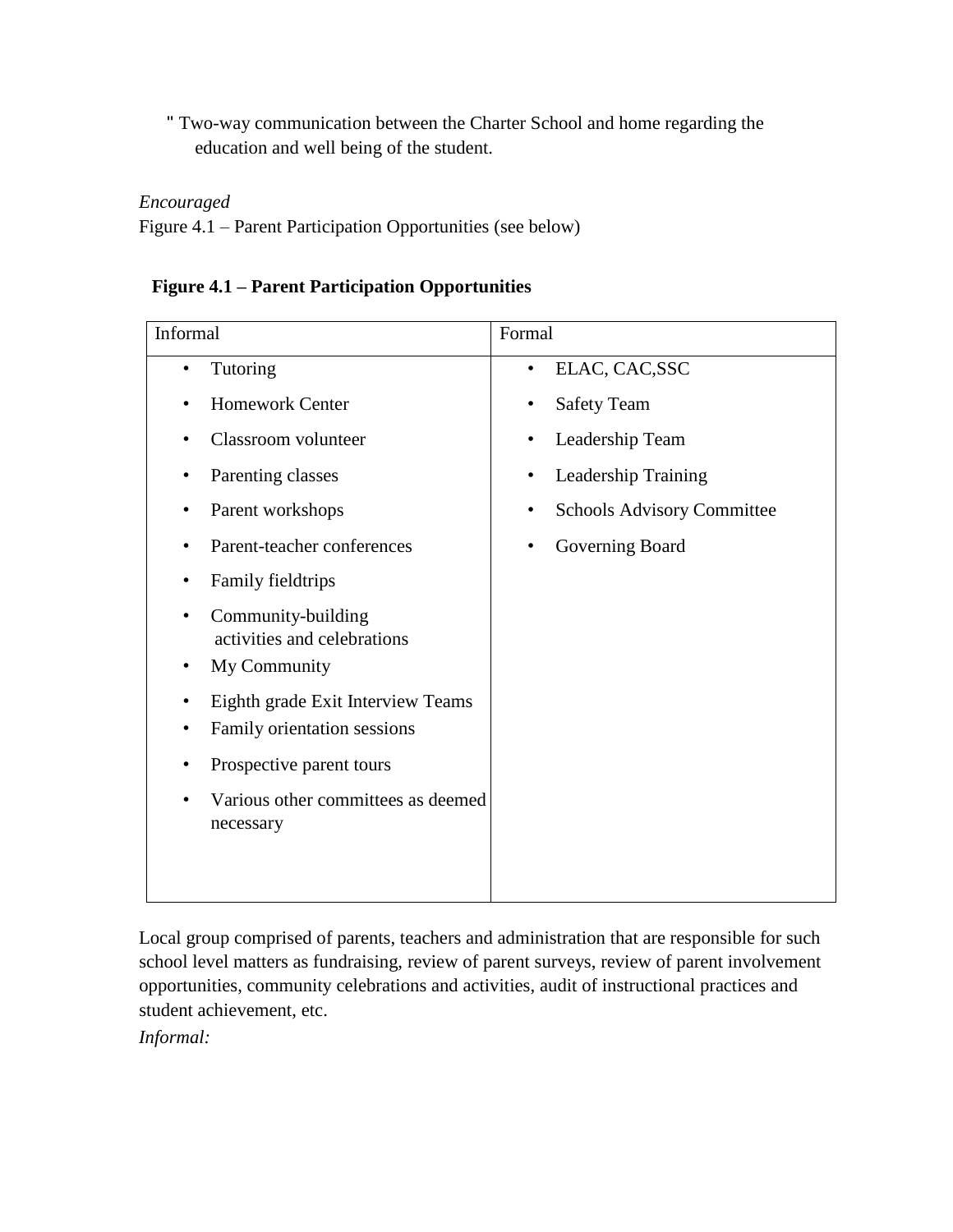Every attempt will be made to accommodate parents to allow them to participate in some capacity at the Charter School according to their schedules and interests. Parents will be surveyed as to what topics are of interest to them and to the best of our ability we will design and plan workshops to meet their needs. In addition, Julia Lee Performing Arts Academy will add programs and opportunities as needs are assessed. Notices will be placed on a community bulletin board at the Charter School and sent home with students in both English and Spanish every Tuesday (Tuesday Envelope).

# Julia Lee Performing Arts Academy will invite community services and businesses to **Charter**

School events to support our families' development. Additionally, we will have a Parent Liaison, who supports Julia Lee Performing Arts Academy families locate the services they need. He or she will compile a community referral resource in order to direct families that require services. He or she will be able to connect families to food banks, counseling, and other community resources. After locating the appropriate resources, the Parent Liaison makes follow-up phone calls to ensure the family is able to, and continues to, access that resource.

We will invite community organizations onto our campus. For example, a local dentist may come to our Back-to-School Ice Cream Social to provide families with information about dental care. The community organization PIQE may hold a seminar that guaranteed the participants' children admission to a CSU school upon completing high school. Additionally, Family and Children Services may host a series of seminars on parenting strategies.

Parents are expected to attend two student conferences per year, where parents are provided with a copy of their student's report card with all academic standards. This report card is available in both English and Spanish, so all parents are able to access and understand these expectations. Classrooms will have academic standards posted, as well as a data representation wall, so students and families can track academic achievement. In this way, parents will be able to visually understand the progress their child is making relative to their peers and ultimate goals.

We will also host yearly meetings for parents of English Learners so parents understand both what the ELPAC test entails and what the score reports mean. All of these meetings provide families with an opportunity to understand the goal and their child's progress relative to that goal. Additional informal methods of parent communications will include:

• Report cards